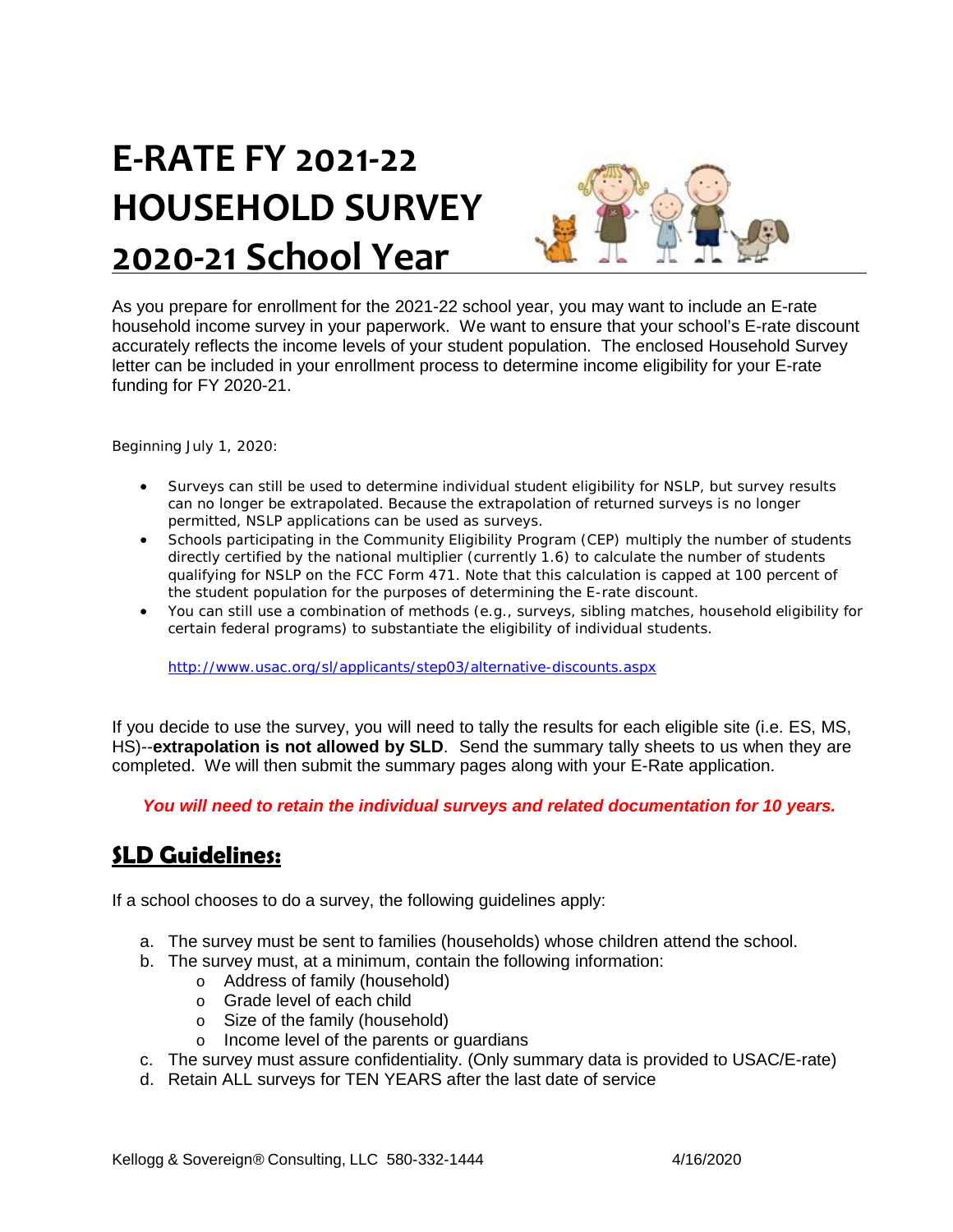

## Let's Get E-Rate Funds for our School!

## **PLEASE COMPLETE THE ATTACHED HOUSEHOLD SURVEY\***

**We need everyone to return this survey in order for the survey to be considered valid.**

### THIS WILL HELP OUR SCHOOL GET \$\$\$ FOR: Telecommunications Internet Access **Technology Maintenance**

**\*This information will remain confidential and will be reported only as a total group, not by individual families, and will not be used for any other purposes except E-Rate.**